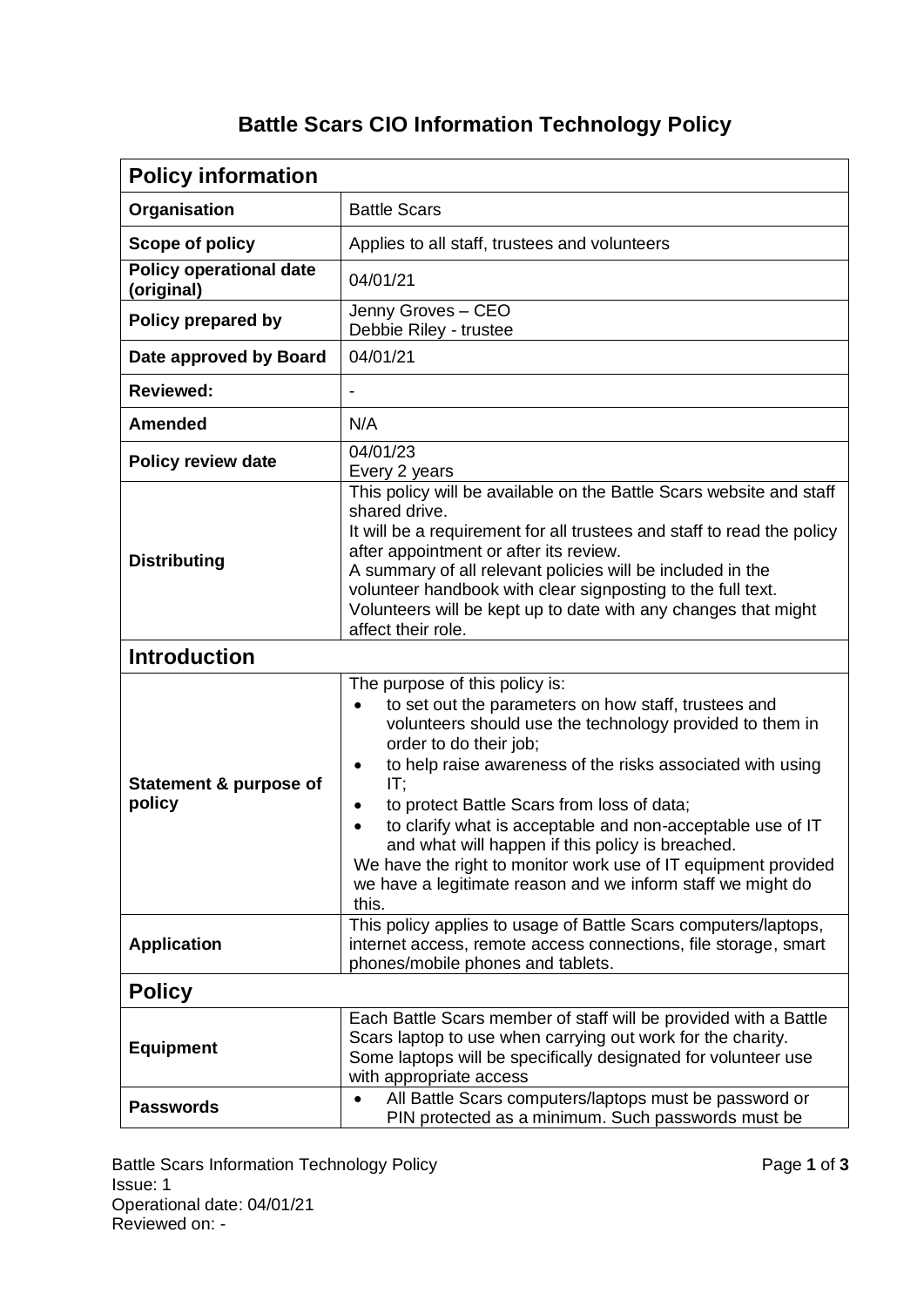|                       | disclosed to senior staff but must not be disclosed to<br>anybody else including service users and volunteers. Senior<br>staff are responsible for the safekeeping of such log-in<br>details.                                                                                                                                                                      |
|-----------------------|--------------------------------------------------------------------------------------------------------------------------------------------------------------------------------------------------------------------------------------------------------------------------------------------------------------------------------------------------------------------|
|                       | Passwords must be a minimum of 8 characters and include<br>letters and numbers. Consecutive or repeating numbers<br>should be avoided (e.g. 1234, 9999)                                                                                                                                                                                                            |
|                       | If an employee suspects someone else knows their<br>$\bullet$                                                                                                                                                                                                                                                                                                      |
|                       | password, they need to change it as soon as possible and<br>notify their line manager. If the password/PIN has been<br>disclosed to senior staff, they must be provided with the<br>new password/PIN.                                                                                                                                                              |
|                       | When laptops are not being used or the member of staff is<br>$\bullet$<br>away from their desk, the lid needs to be dropped to put the                                                                                                                                                                                                                             |
|                       | laptop to sleep and staff need to log back in upon their<br>return. This does not apply when working from home.                                                                                                                                                                                                                                                    |
| <b>Computer usage</b> | We discourage staff using their own laptops when working<br>$\bullet$                                                                                                                                                                                                                                                                                              |
|                       | for the charity. If used, suitable anti-virus software must be<br>installed. If unsure, they must not be used to carry out<br>Battle Scars work.                                                                                                                                                                                                                   |
|                       | All work for the charity must be saved on the Battle Scars<br>$\bullet$<br>One Drive [cloud storage] (or similar) as set up by the                                                                                                                                                                                                                                 |
|                       | charity.<br>It is recommended that staff use personal One Drives (or<br>$\bullet$                                                                                                                                                                                                                                                                                  |
|                       | similar) instead of saving personal files on the laptop's hard<br>drive.                                                                                                                                                                                                                                                                                           |
|                       | Usage of USB drives needs to be kept to a minimum and<br>$\bullet$<br>only if it's impractical to use the One Drive (or similar). For<br>example, it might be simpler to provide a volunteer with a<br>USB drive containing the files they require to carry out their<br>tasks instead of providing them with appropriate access to<br>the Battle Scars One Drive. |
|                       | Battle Scars laptops can be taken home if required and with<br>the CEO's permission and are the responsibility of the<br>employee or volunteer.                                                                                                                                                                                                                    |
|                       | Use of email by Battle Scars employees is permitted and                                                                                                                                                                                                                                                                                                            |
| <b>Email</b>          | encouraged where such use supports the goals and objectives<br>of the charity. Employees must ensure that they:                                                                                                                                                                                                                                                    |
|                       | use email in an acceptable way<br>$\bullet$                                                                                                                                                                                                                                                                                                                        |
|                       | do not create unnecessary risk to the charity by misusing<br>$\bullet$<br>the email facilities (see Misuse section below).                                                                                                                                                                                                                                         |
| Smart/mobile phones   | Staff and volunteers can use their personal phones to carry<br>$\bullet$<br>out Battle Scars work such as emails. Phones must be                                                                                                                                                                                                                                   |
|                       | PIN/pattern lock protected.<br>Work related mobile phone texting is suitable between staff<br>$\bullet$                                                                                                                                                                                                                                                            |
|                       | and volunteers. It is recommended that the Battle Scars                                                                                                                                                                                                                                                                                                            |
|                       | phone is used if texting service users is required.                                                                                                                                                                                                                                                                                                                |
|                       | No illegal or discriminatory content is allowed (see Misuse<br>section below).                                                                                                                                                                                                                                                                                     |
| Data protection       | All staff must read and follow the Battle Scars Data Protection                                                                                                                                                                                                                                                                                                    |
|                       | policy. A summary of the policy is in the volunteer handbook.                                                                                                                                                                                                                                                                                                      |

Battle Scars Information Technology Policy **Page 2** of 3 Issue: 1 Operational date: 04/01/21 Reviewed on: -